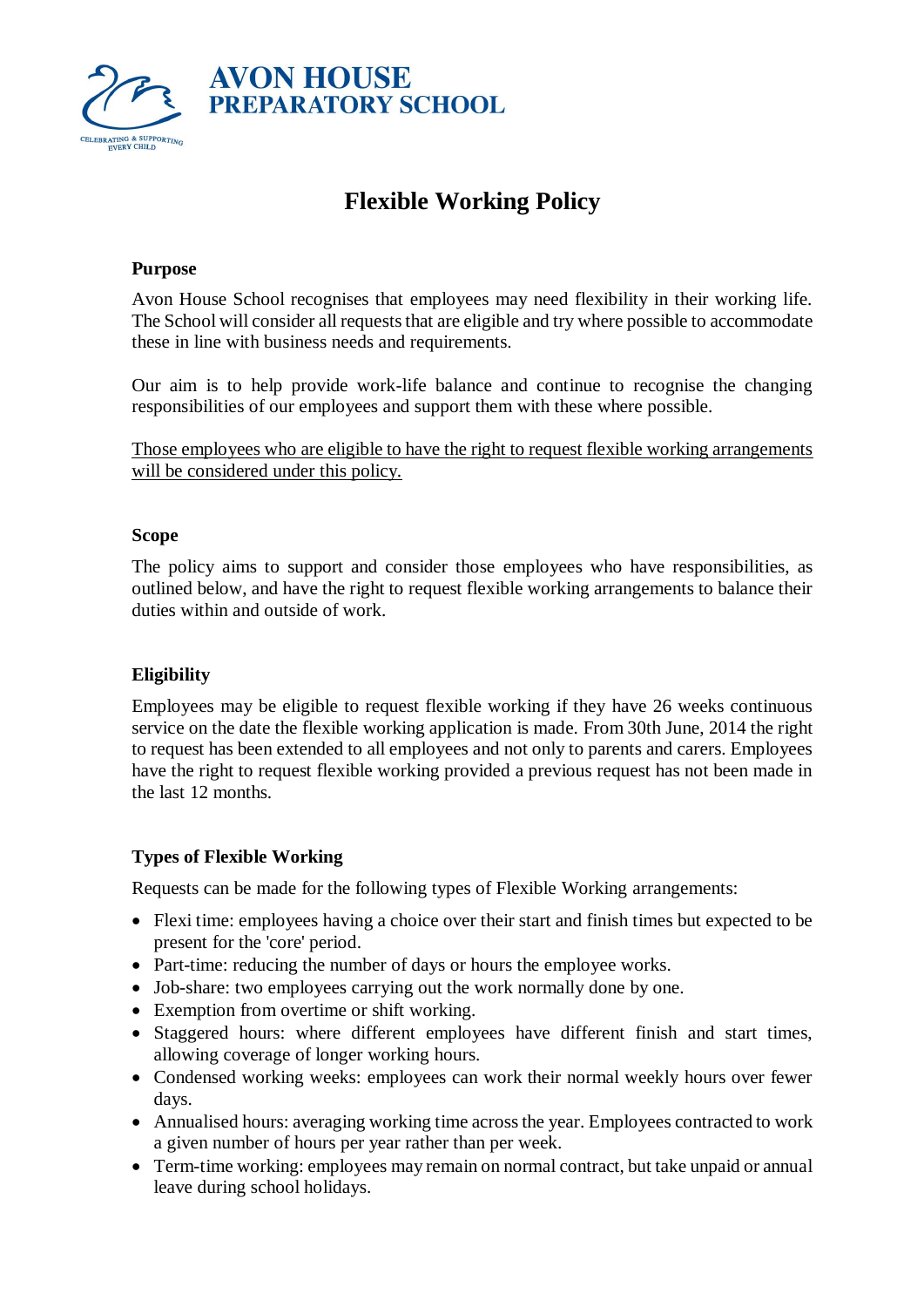

- V-time working: where an employee agrees to reduced hours for a certain period of time and has an agreed date when they will return to full time hours after this period.
- Time off in lieu / banked hours: time off for extra house worked.

## **Applying for Flexible Working**

An employee wishing to apply for flexible working, providing they are eligible to apply and have not made a request in the previous 12 months, should put an application in writing to the Head Teacher stating the following:

- The details of what the existing working pattern is and the alterations being requested.
- The impact this alteration will have on the team, department, and workload and how this may be accommodated.
- The proposed start date for the alternative work pattern must be stated. Reasonable adjustment time would be considered to be 12-14 weeks.
- Details of any previous applications made and the dates of these applications need to be stated as well.
- The application must be dated. Where the request is in relation to Equality Act 2010, this must be stated in the application.

#### **Once the application has been made**

Once the application is submitted the employee will receive a response inviting them to a meeting to discuss the application. This will be done as soon as possible, however, where there is a delay, the School will inform the employee. The School also recognises that a face to face meeting may always not be possible and may agree with the employee to discuss on the phone.

This meeting will address:

- The changes requested
- The impact of these changes on the business
- Other possible alternatives which may be suitable

The employee has the right to be accompanied by a colleague or Trade Union representative to this meeting.

#### **After the meeting**

The School will notify the employee of the acceptance or refusal of the request within a reasonable time.

If the request is accepted, the school will write to the employee confirming the start date and changes to the contract of employment.

All requests will be decided, including any appeal, within three months of first receipt of the request, unless an extension of time is agreed.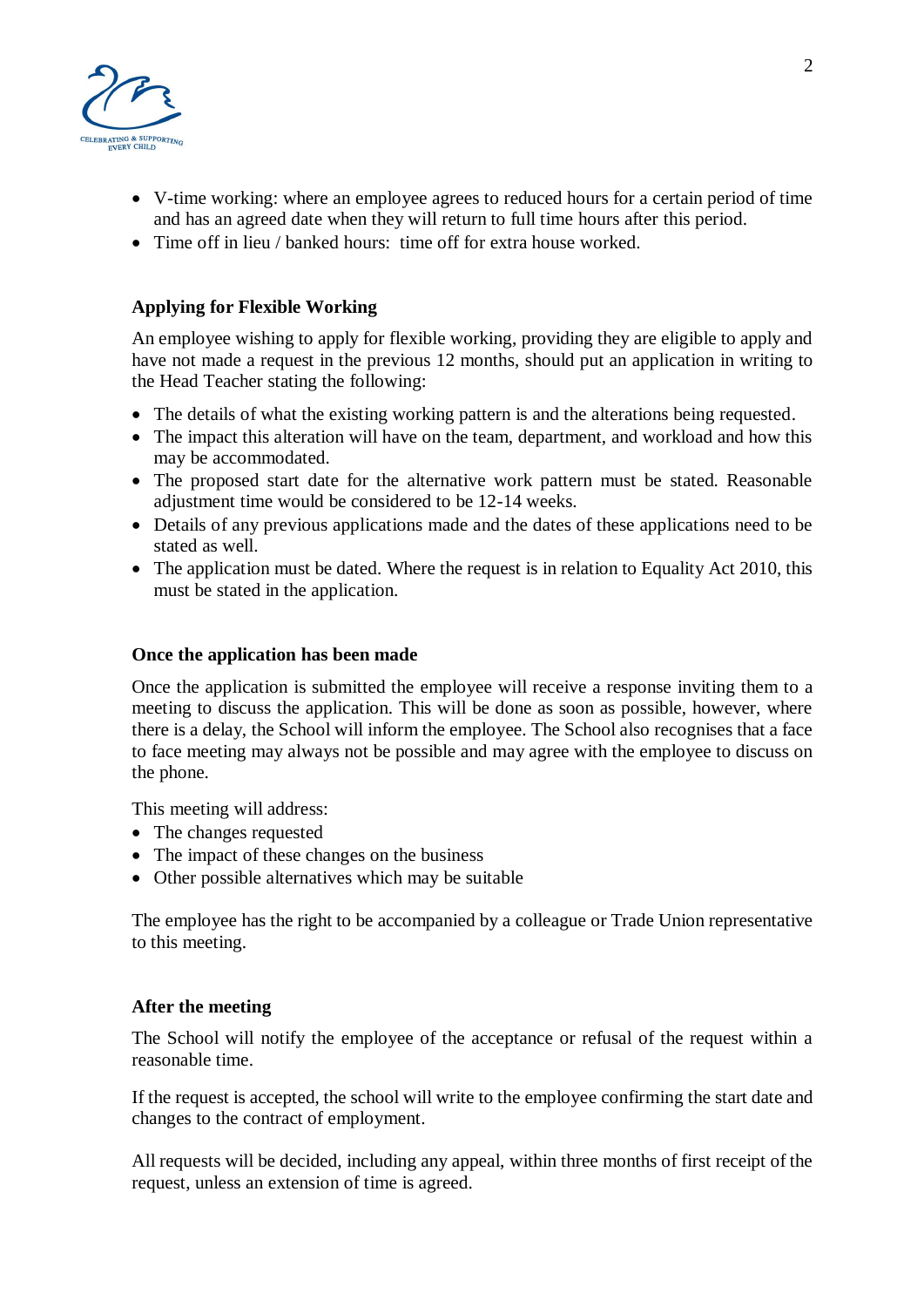

In certain circumstances, the School may agree to the change on a trial basis. Changes made to terms and conditions of employment will be indefinite, with no guarantee of future changes, should the circumstances change.

If the request is refused the School will write to the employee with the reasons for the refusal and advise the employee of the appeal procedure. The reasons for refusal will be for one or more of the following reasons that are set out in the legislation:

- The burden of additional costs
- An inability to reorganise work amongst existing staff
- An inability to recruit additional staff
- A detrimental effect on quality
- A detrimental impact on performance
- A detrimental effect on ability to meet customer demand
- Insufficient work for the periods the employee proposes to work
- A planned structural change to the business

It is important to note that the school will consider the impact on business needs and practicality of each request individually made. Each request has to be considered on an individual basis, and if an agreement is made for one employee it does not mean a precedence has been set for all employees or any future requests.

Where more than one request for flexible working is made simultaneously, it will be considered on a first-come-first serve basis.

#### **Appeal Process**

An employee will have the right to appeal the flexible working outcome. This should be done in writing, stating their grounds of appeal to the Head Teacher. Any appeal should be submitted within 5 days of the employee receiving the Flexible Working outcome letter.

Once an appeal has been received, the following process will apply;

- 1. The employee will be invited to attend an appeal hearing with a Governor not previously involved in the process.
- 2. The employee will be given the right to be accompanied by a current work colleague or Trade Union representative.
- 3. The employee will be given reasonable notice of the appeal meeting and should take all steps to attend.
- 4. At the meeting the employee will be able to put forward their grounds of appeal for the Governor to note and consider.
- 5. If it seems further investigations are required at this stage, then this will be conducted and discussed with the employee.
- 6. Once all of the appeal grounds have been put forward, the meeting will be adjourned and the employee will be notified of the appeal outcome in writing within a reasonable period of time.
- 7. The outcome of the appeal is final and there will no further right of appeal for the employee.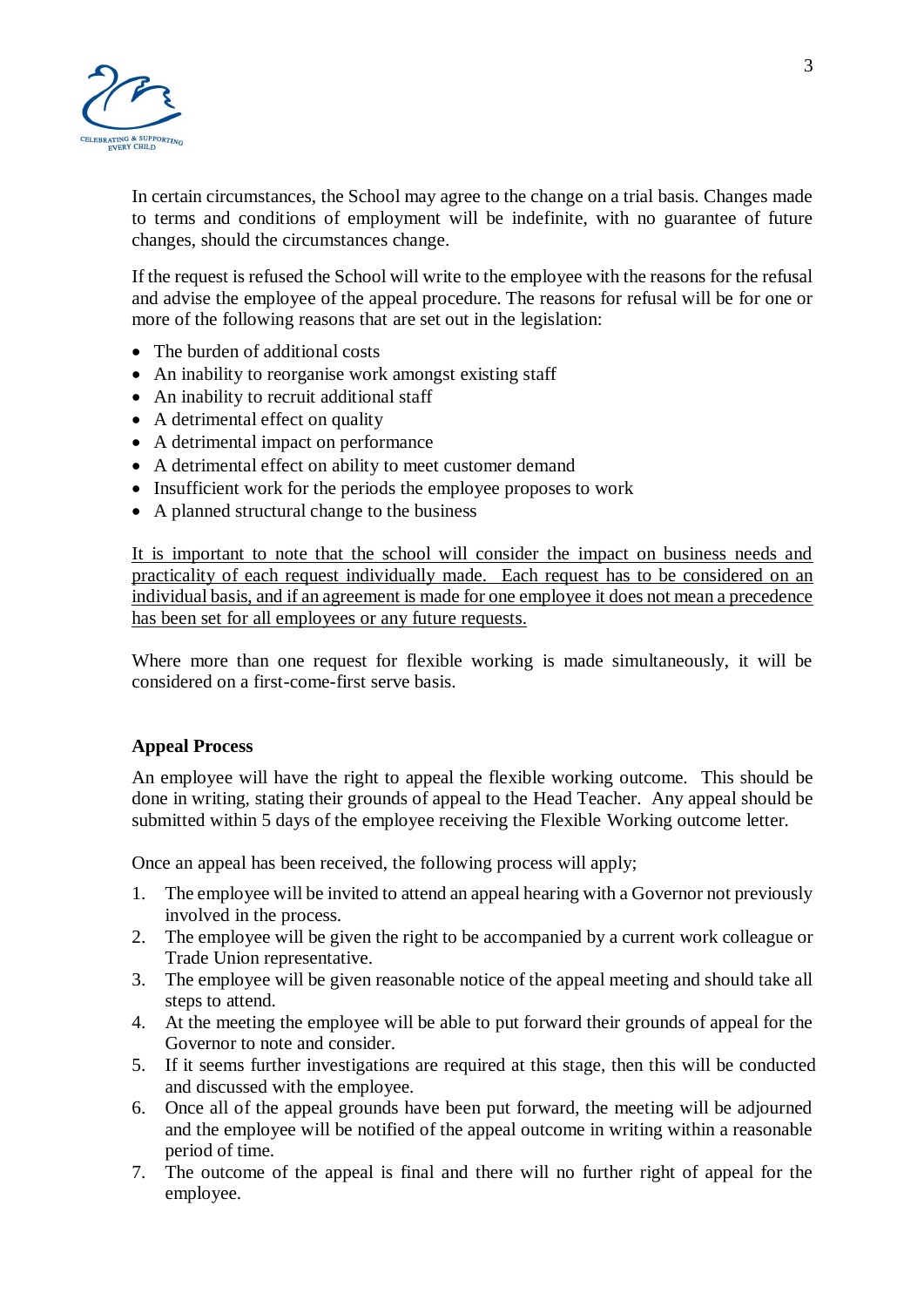

#### **Continuing to Work Together**

The School is committed to continuing a successful and long-term relationship with all employees and will consider all eligible requests in accordance with this policy fairly, reasonably, in line with business needs and with a commitment towards supporting employees who require flexibility due to external commitments.

For further information regarding this policy, please contact the Head Teacher.

Reviewed August 2018 SFBC/AC Reviewed June 2019 SFBC Reviewed August 2020 SFBC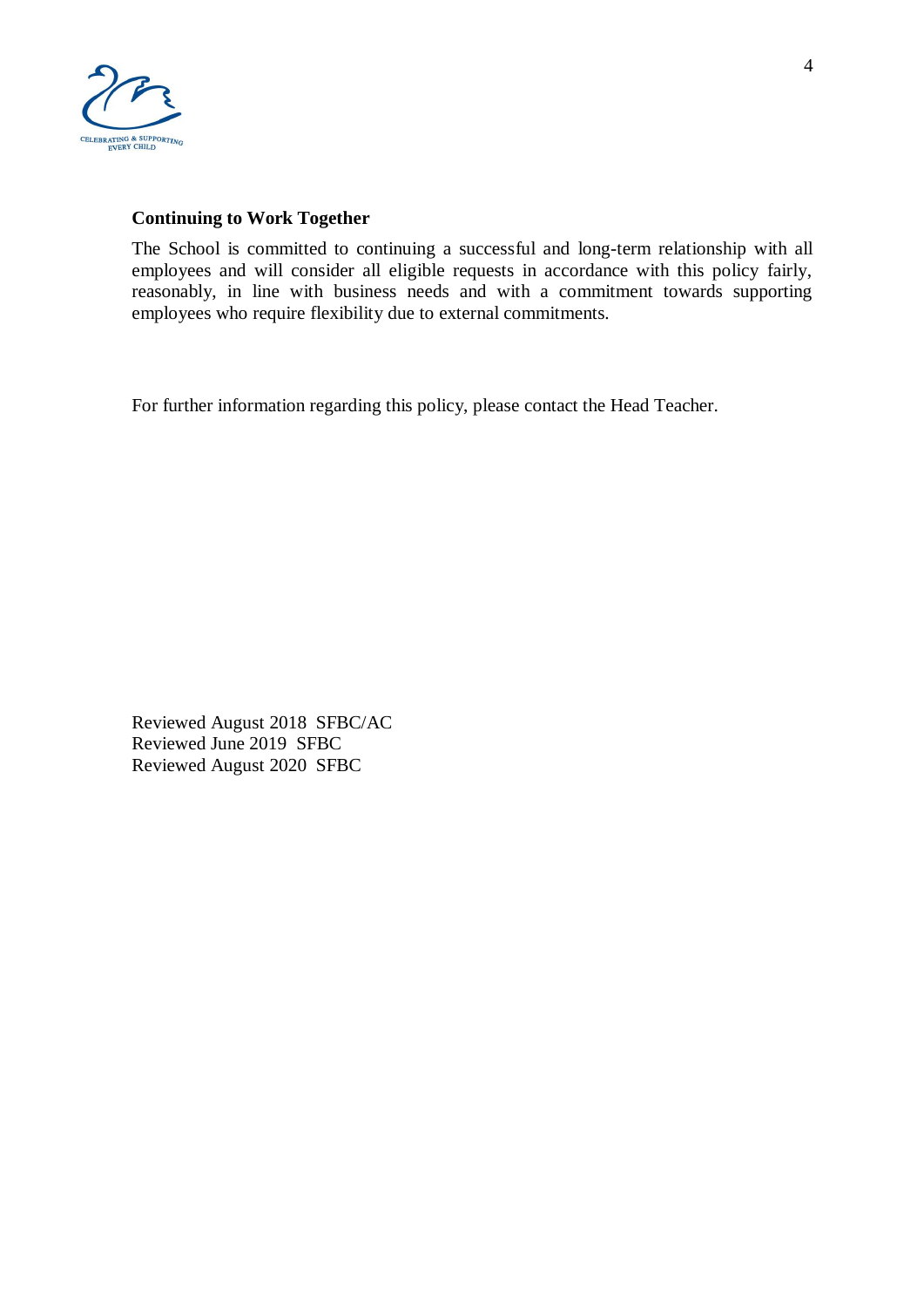

## **Appendix 1**

# **Flexible Working Application Form**

| Name of employee:                                                                                                                                                             |  |     |                |  |  |
|-------------------------------------------------------------------------------------------------------------------------------------------------------------------------------|--|-----|----------------|--|--|
| Department:                                                                                                                                                                   |  |     |                |  |  |
| <b>Start date with the School:</b>                                                                                                                                            |  |     |                |  |  |
| Date form submitted:                                                                                                                                                          |  |     |                |  |  |
| I wish to submit a request for flexible working as detailed below.                                                                                                            |  |     |                |  |  |
| Previous applications for flexible working                                                                                                                                    |  |     |                |  |  |
| Have you submitted a previous request for flexible working? (If yes,<br>please answer the next question.)                                                                     |  | Yes | N <sub>o</sub> |  |  |
| When did you submit your last request for flexible working?                                                                                                                   |  |     |                |  |  |
| Is your request in relation to Equality Act 2010?                                                                                                                             |  | Yes | N <sub>o</sub> |  |  |
| <b>Pattern of working</b>                                                                                                                                                     |  |     |                |  |  |
| Please state the pattern of working you are seeking by providing information under the following headings:                                                                    |  |     |                |  |  |
| 1. Please state your current working pattern (days / hours / times worked).                                                                                                   |  |     |                |  |  |
|                                                                                                                                                                               |  |     |                |  |  |
|                                                                                                                                                                               |  |     |                |  |  |
|                                                                                                                                                                               |  |     |                |  |  |
|                                                                                                                                                                               |  |     |                |  |  |
|                                                                                                                                                                               |  |     |                |  |  |
| 2. Please describe how you would like to alter the days you work and/or the timing of your working<br>hours (please indicate the days / times of day you would like to work). |  |     |                |  |  |
|                                                                                                                                                                               |  |     |                |  |  |
|                                                                                                                                                                               |  |     |                |  |  |
|                                                                                                                                                                               |  |     |                |  |  |
|                                                                                                                                                                               |  |     |                |  |  |
|                                                                                                                                                                               |  |     |                |  |  |
|                                                                                                                                                                               |  |     |                |  |  |